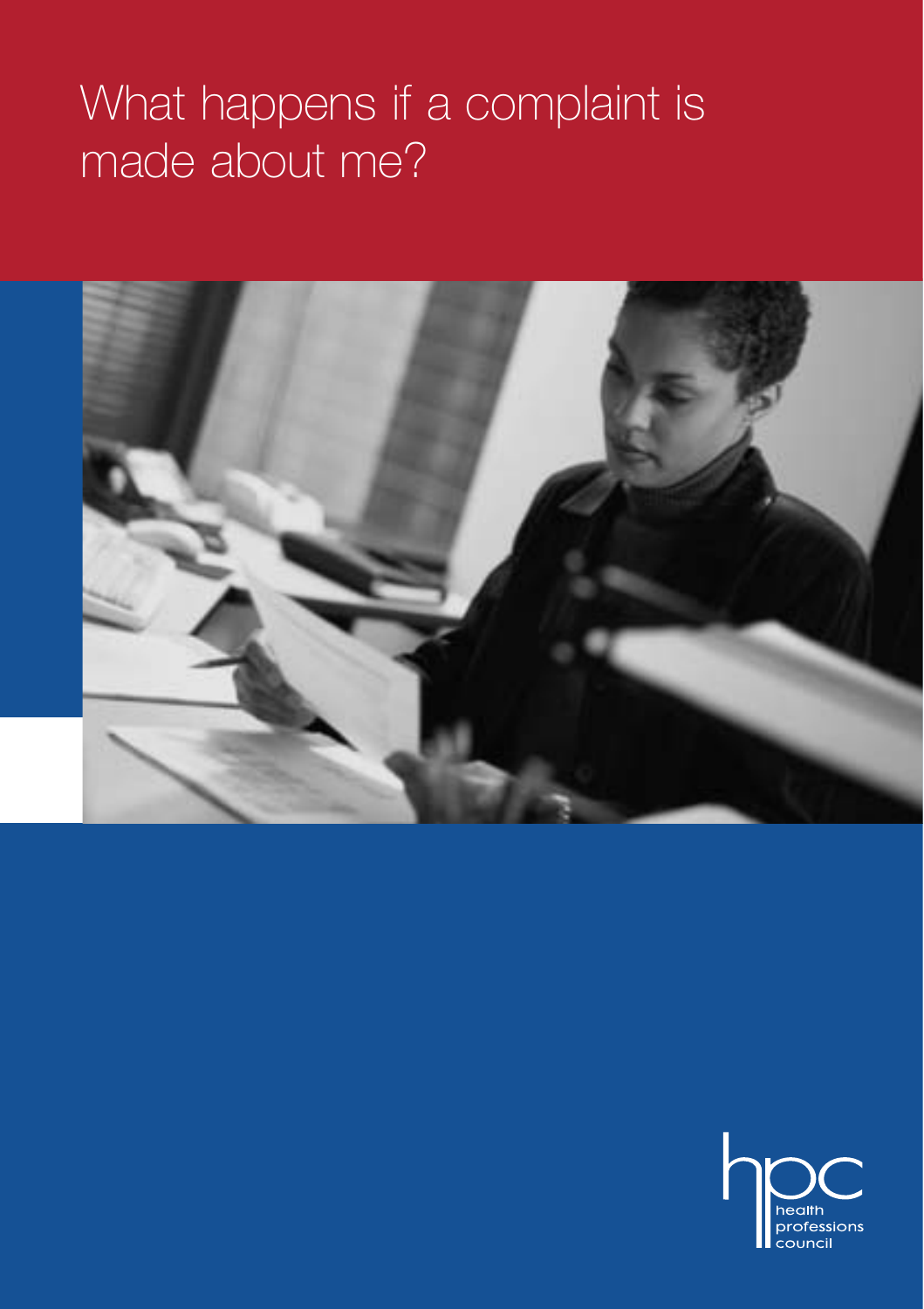# **Contents**

1 About this brochure

About us

- What is fitness to practise?
- 2 Who can complain?

Self-referrals

- 3 What happens when you receive a complaint?
- 4 The investigating panel
- 5 Interim orders

What happens next?

- 6 What happens at the hearing?
- 7 What powers does the panel have?

Striking off

8 Reviews of conditions of practice and suspension orders

Council for Healthcare Regulatory Excellence (CHRE)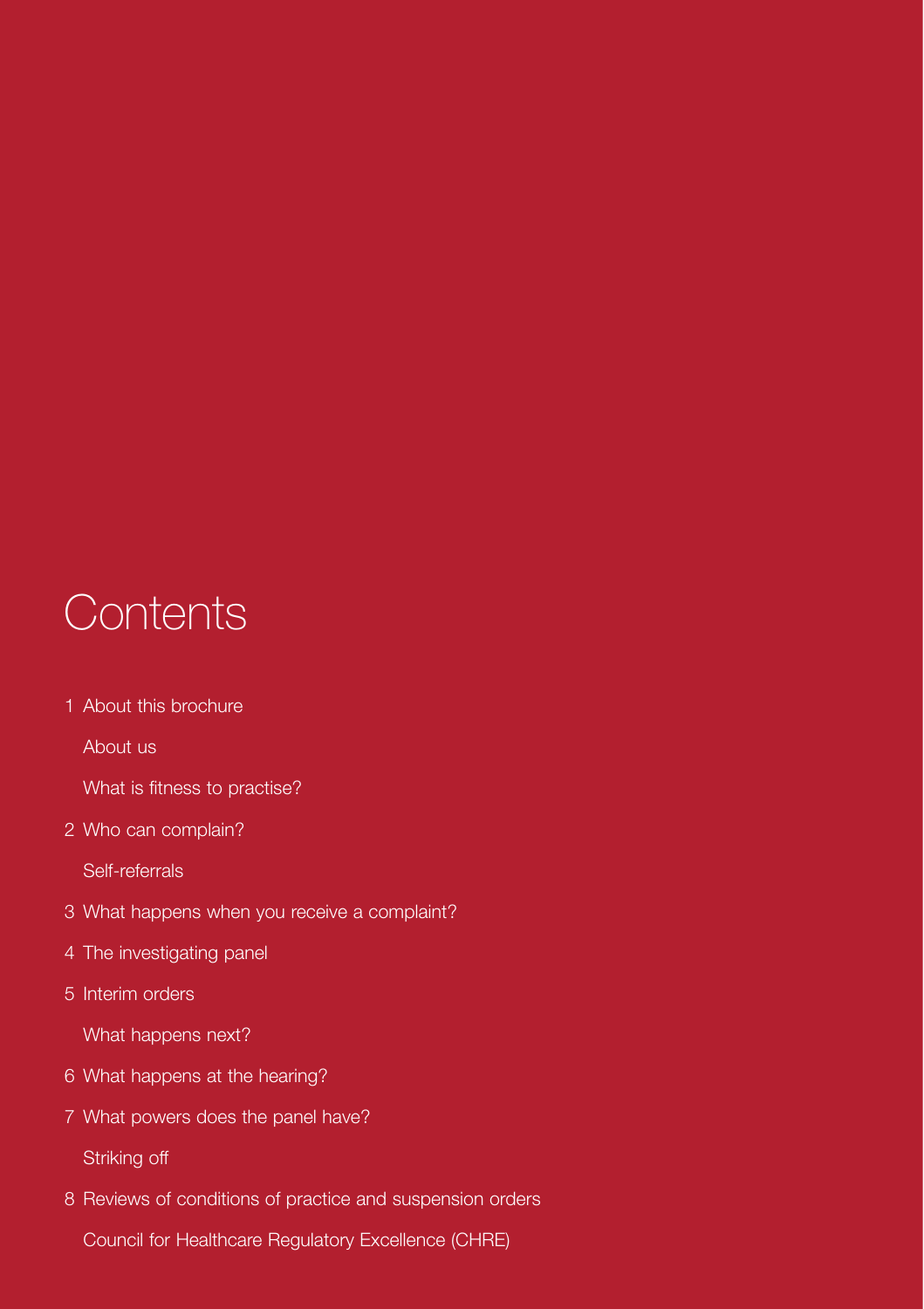# What happens if a complaint is made about me?

#### **About this brochure**

This brochure gives information for health professionals who have had a complaint made against them. You may have received this brochure because we have received a complaint about you. Please read it carefully. If you have any more questions, please contact our Fitness to Practise Department.

#### **About us**

We (the Health Professions Council) are responsible for protecting the health and wellbeing of people who use our registrants' services. As you will be aware, the standards we expect our registrants (health professionals registered with us) to keep to are set out in two documents. The standards of conduct, performance and ethics describe the general standards we expect all registrants to keep to. The standards of proficiency set out the skills and abilities specific to each profession that we expect registrants to achieve and to maintain throughout their registration.

We can consider complaints that a registrant's fitness to practise is impaired (affected). The standards above are not a full list but we will take them into account when considering whether we uphold a complaint.

#### **What is fitness to practise?**

As you will be aware from our published standards, fitness to practise involves more than just competence in your chosen profession. When we say that you are fit to practise we mean that you have the health and character, as well as the necessary skills and knowledge, to do your job safely and effectively. We also mean that we trust you to act legally. Our main responsibility is to protect the public, maintaining public confidence in the professions and professionals we regulate. If a complaint is made about you, you can expect us to treat you fairly and to explain at each stage what will happen and how this might affect you.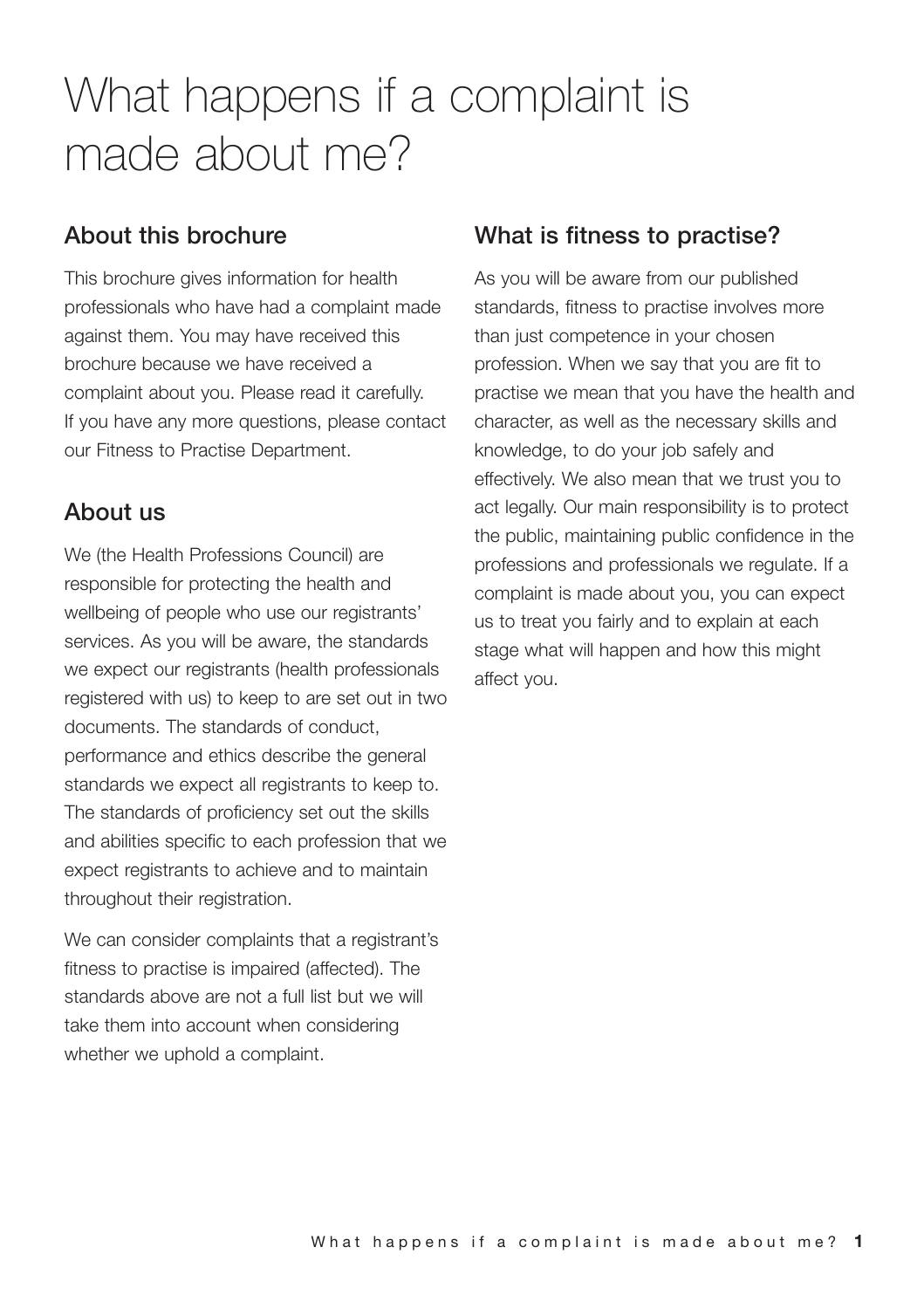#### **Who can complain?**

Anyone can make a complaint about a registered health professional. We receive complaints from registrants, other health professionals, patients and their families, employers and the police. We can consider allegations that a registrant's fitness to practise is impaired (affected) by one of the following.

- Misconduct
- Lack of competence
- Conviction or caution for a criminal offence (or finding of guilt by a court martial)
- Determination (a decision reached) by another regulator responsible for healthcare
- Physical or mental health

We can also consider allegations about whether an entry to our register has been made fraudulently or incorrectly. There is no time limit on considering complaints.

#### **Self-referrals**

Under our standards of conduct, performance and ethics, you should also tell us if you have any important information about your conduct, competence or health. In particular you must let us know straight away if you are:

- convicted of a criminal offence or accept a police caution;
- disciplined by any organisation responsible for regulating a health or social care profession; or
- suspended or placed under a practice restriction by an employer or similar organisation because of concerns about your conduct or competence.

We will treat any information positively. By telling us, you are acting in a professionally responsible way. You should write to the Director of Fitness to Practise, providing as much information about the circumstances as possible. A panel of our registration committee will consider whether the information you have provided raises any issues about your fitness to practise. If they decide it does not, no further action will be taken. However, if they feel that the information you have provided needs further investigation, they will make a referral to an investigating panel (we explain this later on).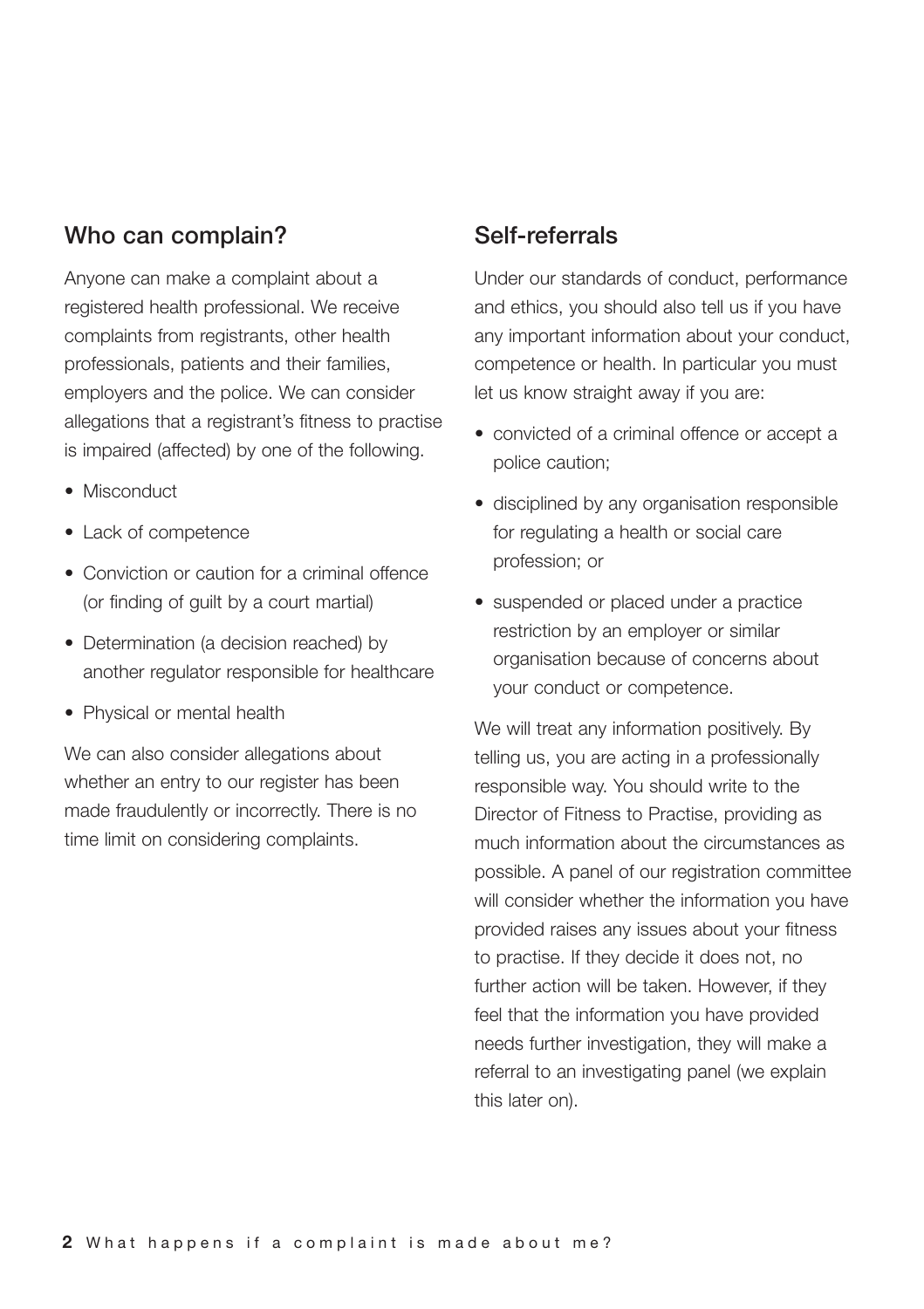### **What happens when you receive a complaint?**

Once we have correctly identified the registrant the complaint is about, and confirmed that it is a complaint we can consider, we will:

- ask for more information if necessary (for example, we might ask for further documents from an employer or ask the police for the circumstances of a conviction);
- write to tell you about the complaint, enclosing copies of all the documents we have; and
- invite you to respond in writing to the complaint within 28 days of our letter.

You might want to ask for advice from a professional body or union, or for legal advice, when preparing your response. You can send us any information or documents you feel would help us.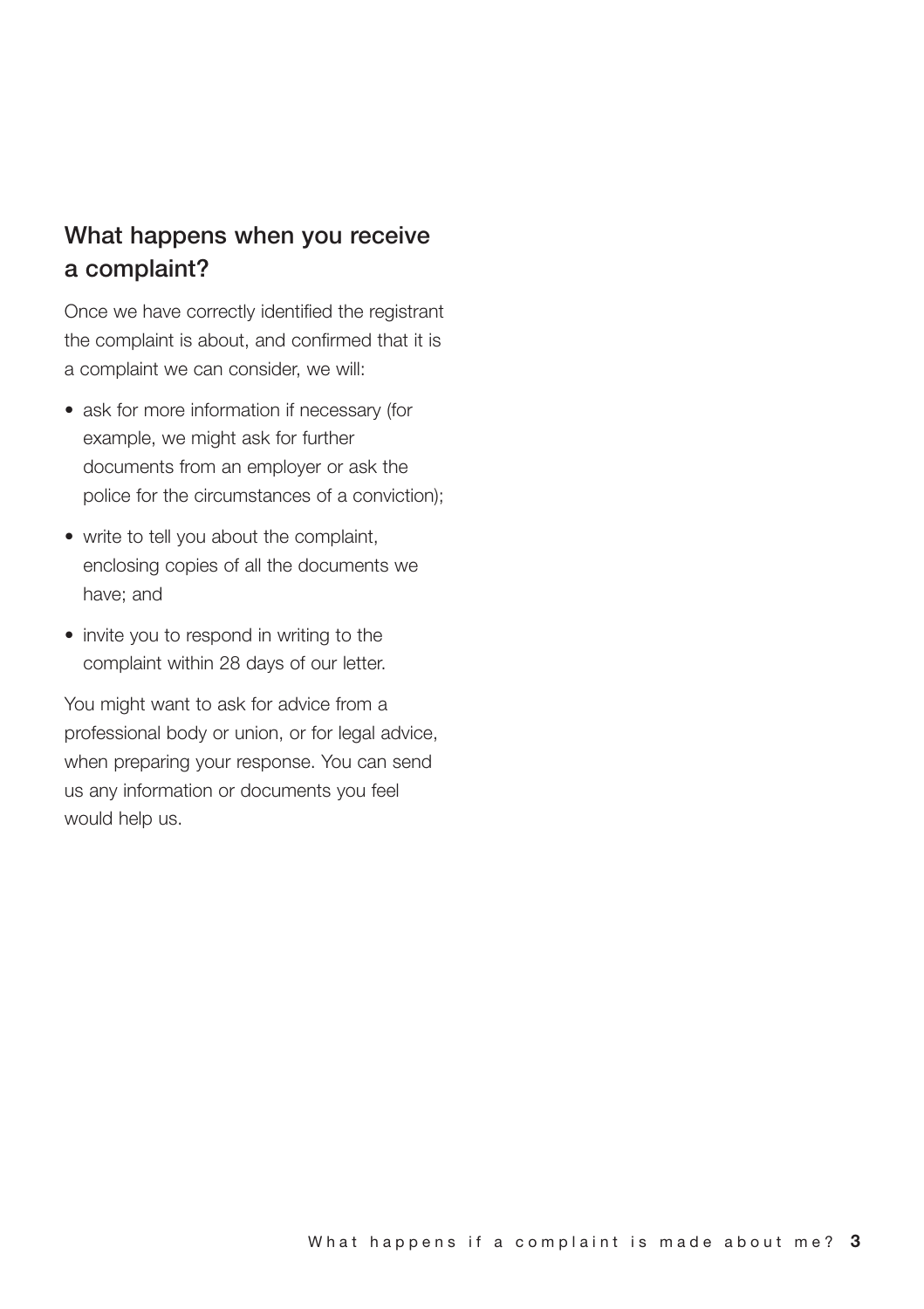#### **The investigating panel**

We will then pass your response, together with the complaint, to a panel of our investigating committee. This panel meets in private and considers each complaint individually to decide whether we need to take any further action. Each panel is made up of at least three people, including a chairperson, someone from the relevant profession and a lay person (someone who is not on our register). This panel does not make a decision about whether the complaint is proven. They only decide whether it raises any concerns about fitness to practise. If they believe it does, they refer the complaint to another panel. If they decide that a complaint should go forward, they say that there is a 'case to answer'.

If the panel decides that the complaint does not need to be taken any further, they will give reasons for this. We will write to you (and to the person who made the complaint) to tell you about this. We cannot consider the same complaint twice.

If the panel decides that there is a case to answer, they will refer the case to one of our fitness to practise committees.

- The conduct and competence committee deals with cases about misconduct, lack of competence, and convictions and cautions.
- The health committee deals with cases where the health of the registrant may be affecting their ability to practise.
- The investigating committee will continue to deal with cases where an entry to the register may have been made fraudulently or incorrectly.

The investigating panel will also draft the allegation that is to be considered by the next panel. This means that they will identify the reasons for referring the case (for example, misconduct or lack of competence). We will write to tell you about this.

At this point, we must publicise referrals made by the investigating panel. This means that your name, registration number and the allegation about you will be shown on our website. However, no other information will be available to the public at this stage.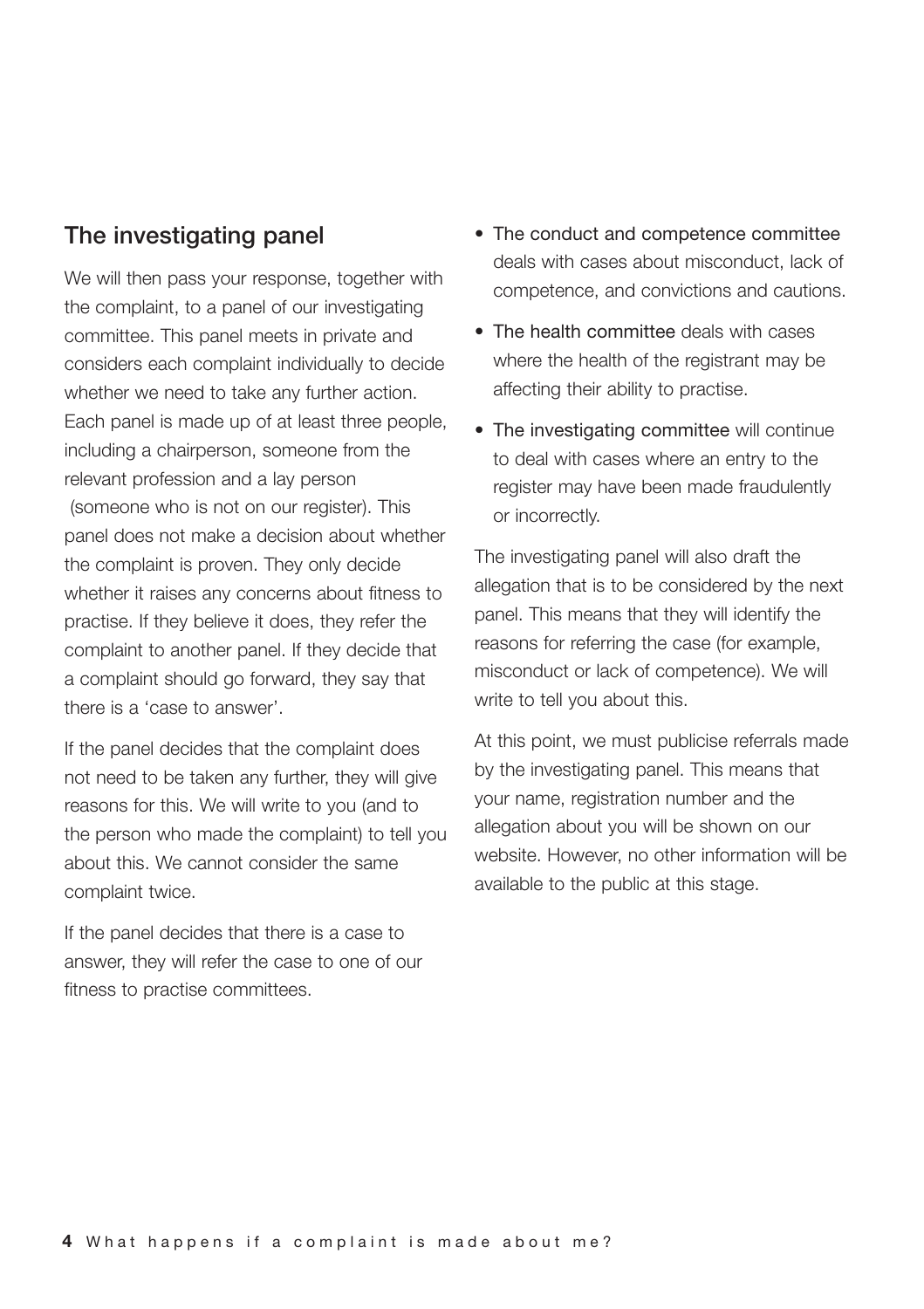#### **Interim orders**

If the investigating panel feels that the allegation is serious enough that the public might need some type of immediate protection, they might make an application for an interim order. If this happens, a hearing will take place, often at short notice. A further panel will consider whether the allegation means placing conditions on your registration or suspending your registration in the period before a final hearing will take place. However, in most cases no application for an interim order is made.

#### **What happens next?**

A hearing will take place to consider whether the allegation against you is proven. We will instruct solicitors, who will identify witnesses and prepare statements and documents in the case.

As soon as we are able to arrange the hearing. we will write to you to tell you the date. We will try to give you as much written notice as possible and must tell you at least 28 days before. You do not have to go to the final hearing. However, you should be aware that the hearing will normally go ahead, and a decision reached, even if you are not there. The hearing will be held in your home country. In the case of England this will normally be in London.

Before the final hearing, we will give you a copy of the documents we will rely on. You may also provide documents that the panel will consider. You are able to go to and be represented at the hearing. You can be represented by anyone except an HPC Council member or a member of our staff. They do not need to be legally qualified.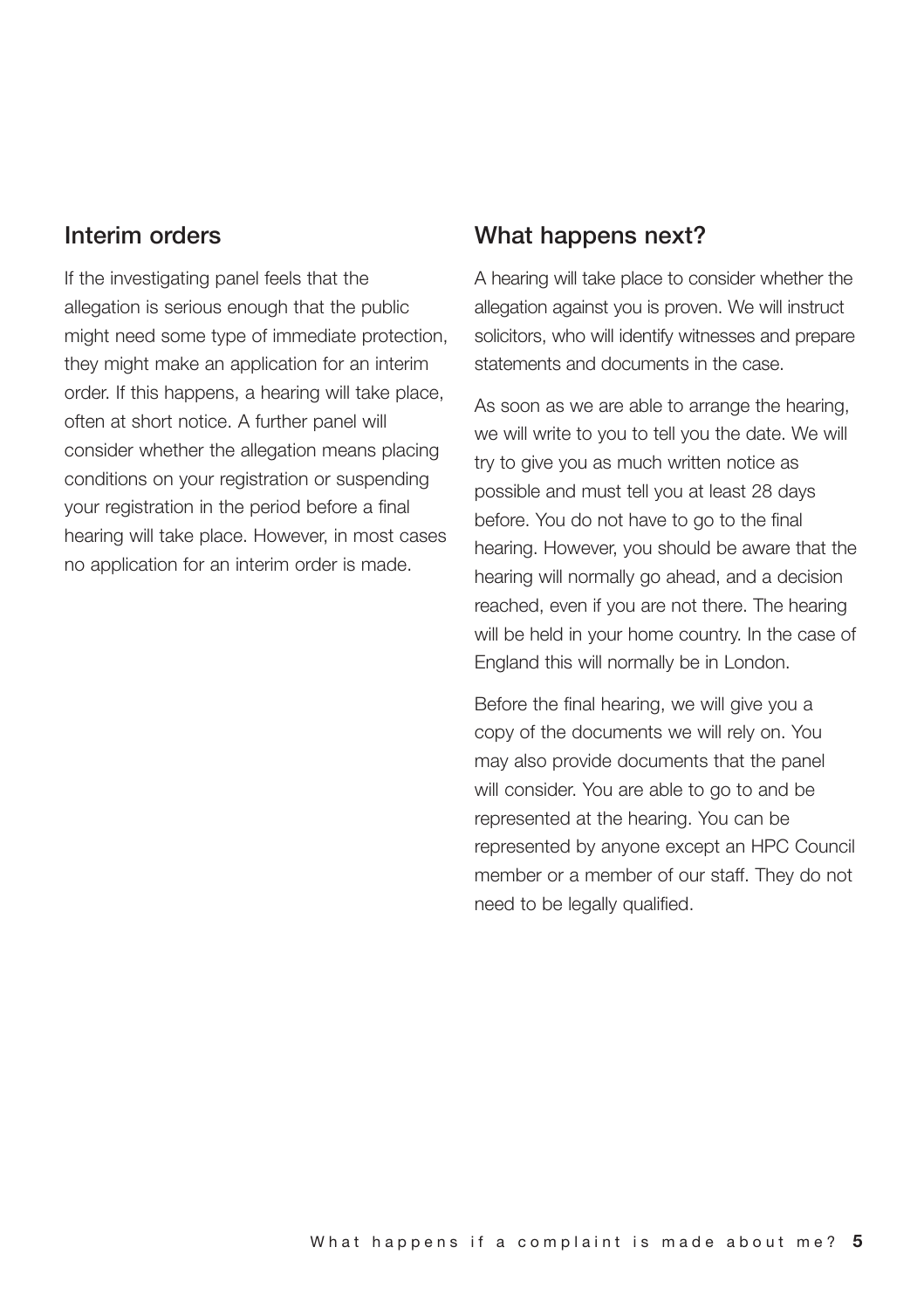#### **What happens at the hearing?**

Hearings are usually held in public. This means that members of the public (including the press) are able to attend. A shorthand writer will also produce a transcript which (if the case against you is proven) will be available on our website. However, the hearing may sometimes be held in private if the panel feels this is in the interests of patient confidentiality or to protect your private life.

The panel will be made up of a chairperson, a registrant partner and a lay partner. In hearings of the health committee, or if health is felt to be a factor in a particular case, a registered doctor will also be on the panel. A legal assessor will also be present. They play no part in the decisionmaking process but will advise the panel and the other people involved on points of law and procedure. We try to make sure the hearings are as informal as possible.

Our solicitor will normally open the hearing by presenting the case and calling our witnesses. You (or your representative) may cross-examine the witnesses. The panel may then ask some questions. Once our case is complete, you may call witnesses of your own or make representations (any form of evidence – written or oral) to the panel. You may also give evidence yourself if you want.

The panel will normally decide in private whether the allegation is proven. If they decide the case is proven, they say that it is 'well-founded'.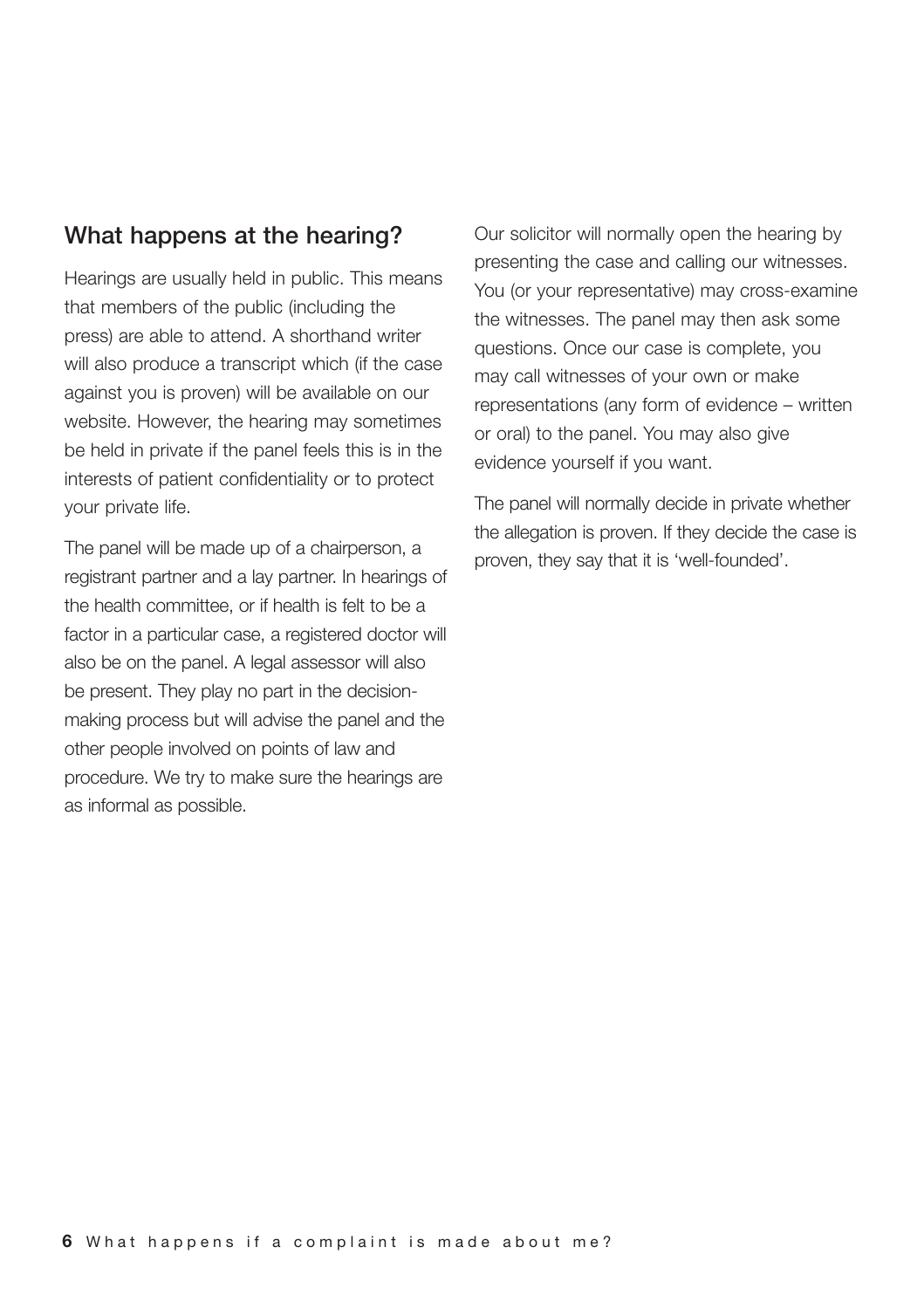# **What powers does the panel have?**

If the panel finds the case to be well-founded, they will return to hear from those present about what action they should take. The panel will return to hear any statements on what they should do. The panel has the following options available.

- 1 They can decide to take no further action.
- 2 They can impose (give you) a caution order. This means that the word 'caution' will appear against your name on the register. Caution orders can be between one and five years long.
- 3 They can place some sort of restriction or condition on your registration. This is known as a 'conditions of practice order'. This might include demanding that you work under supervision or have further training.
- 4 They can suspend your registration. This may not be for longer than one year.
- 5 They can decide to remove your name from the register. This is known as a 'striking-off order'.

Any action the panel takes is intended to protect the public and is not intended as a punishment. The panel will always consider the individual circumstances of a case and take account of what has been said by everyone at the hearing before deciding what to do.

In hearings of the health committee or where the allegation relates to lack of competence, the panel will not have the option to strike off at the first hearing. This is because we recognise that in cases where ill health has impaired fitness to practise, or where competence has fallen below expected standards, it is possible that the registrant's health may improve or, in competence cases the registrant may receive extra training or supervised practice.

### **Striking off**

We recognise that striking off is a very serious step. A striking-off order will only be imposed in cases where the panel feels that there is no other adequate way to protect the public and maintain public confidence. Circumstances in which a striking-off order may be considered include serious convictions involving violence or sexual misconduct, or where there has been dishonesty or a serious abuse of trust.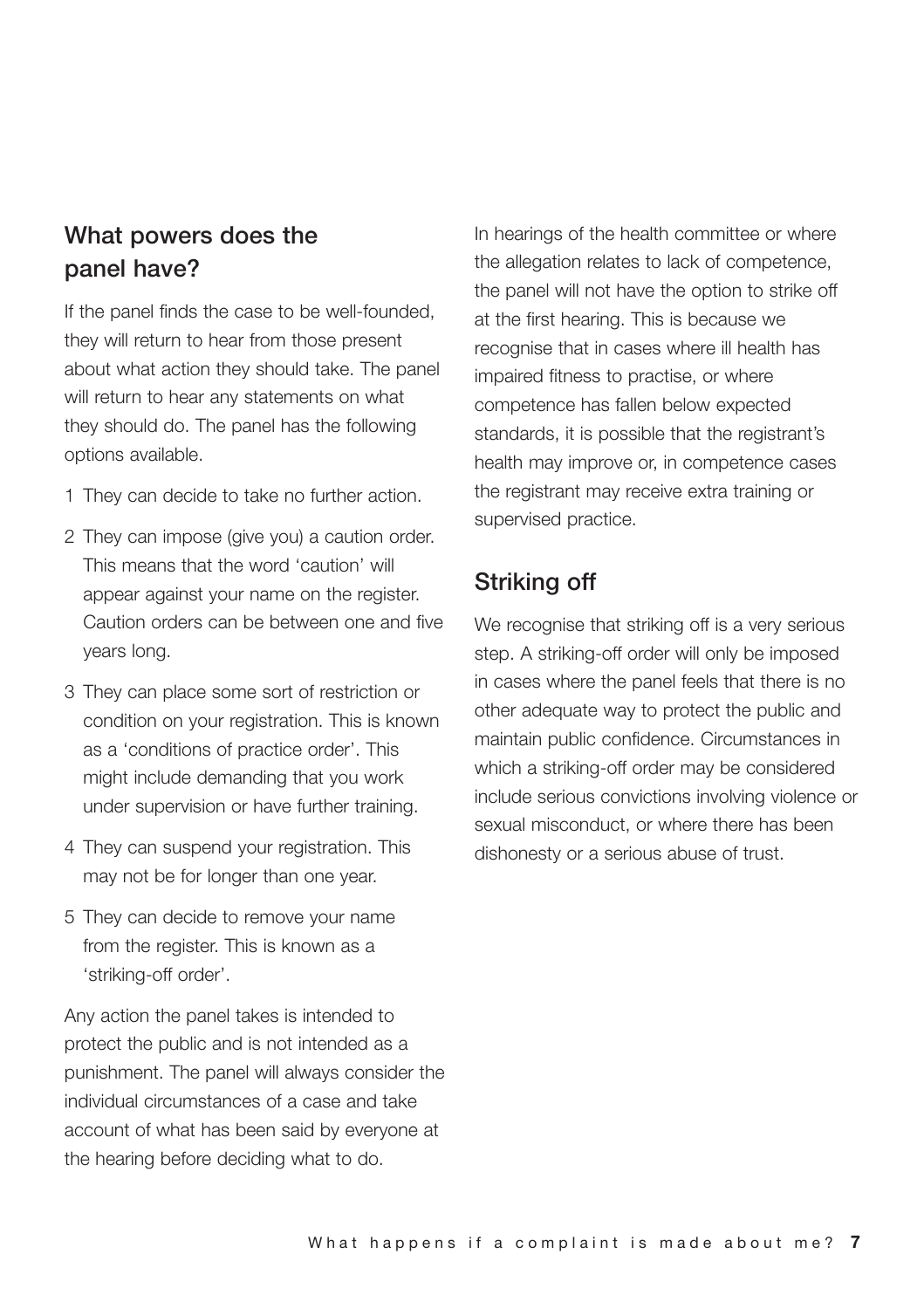# **Reviews of conditions of practice and suspension orders**

If a conditions of practice or suspension order has been given, this will be routinely reviewed by a further panel shortly before it is due to end.

If conditions of practice were imposed, a review panel will look for evidence that you have met the conditions. For example, this might include a report from a supervisor or evidence that you have received further training.

If a suspension order was given, a review panel might look for evidence that the problems that led to suspension have been dealt with. For example, if competence issues led to your suspension, the panel might look for evidence that you have received further training.

A review panel will always want to make sure that the public continue to be adequately protected. If they are not satisfied that you are now fit to practise, they might extend a conditions of practice order or suspension order for a further period. They can also take any other action they could have taken the first time. For example, the panel might replace a suspension order with a conditions of practice order if they feel that this now provides adequate public protection. Similarly, they might consider suspension or striking off if they feel that you have not met the terms of a conditions of practice order.

# **Council for Healthcare Regulatory Excellence (CHRE)**

CHRE is an organisation that promotes best practice and consistency in regulating healthcare professionals by the nine healthcare regulatory bodies, including us.

CHRE may also refer a regulator's final decision on a fitness to practise case to the High Court (or its equivalent throughout the UK) to protect the public. They will do this if they feel that a decision made by the regulatory body is not strict enough.